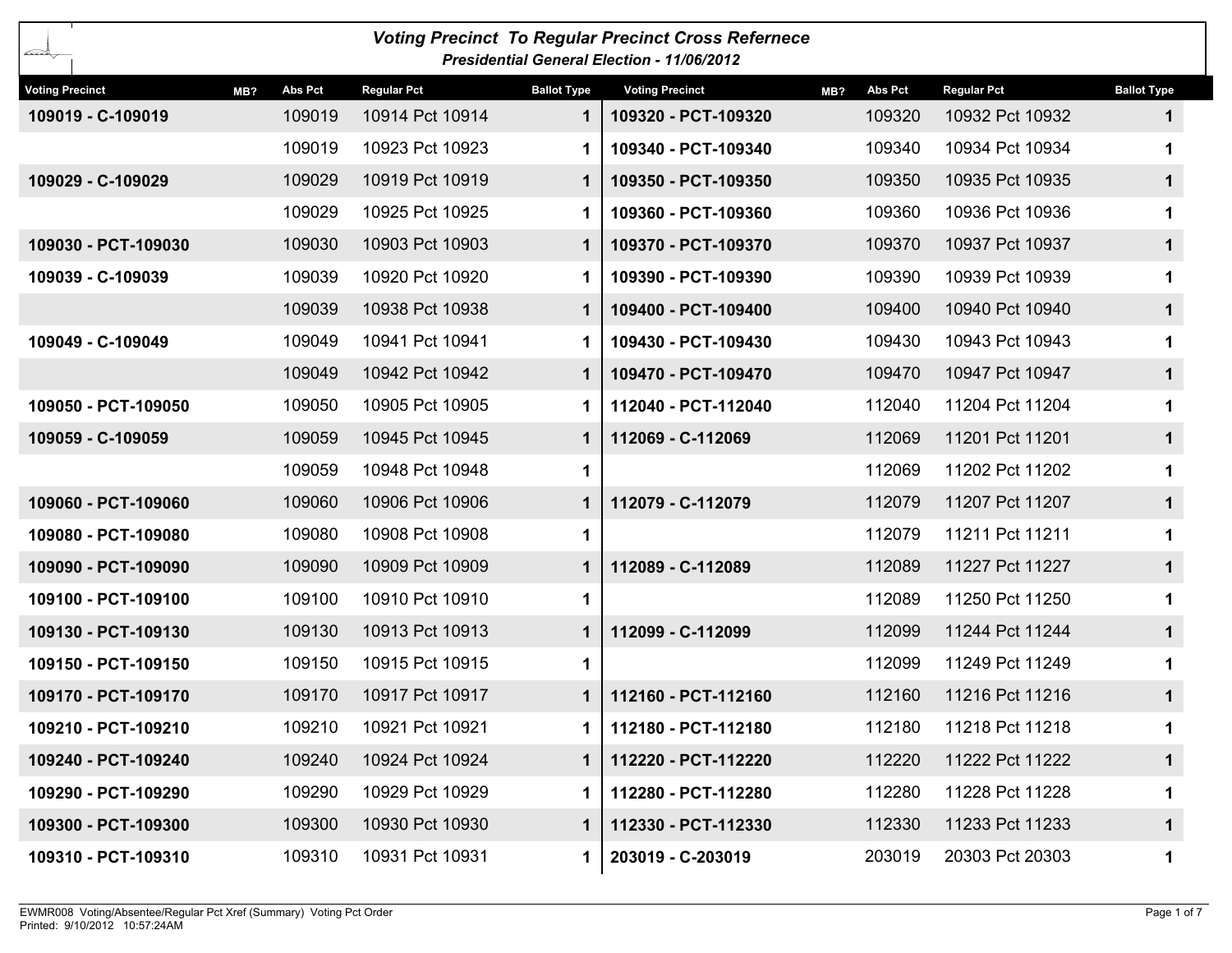| <b>Voting Precinct</b> | MB? | <b>Abs Pct</b> | <b>Regular Pct</b> | <b>Ballot Type</b> | <b>Voting Precinct</b> | MB? | <b>Abs Pct</b> | <b>Regular Pct</b> | <b>Ballot Type</b> |
|------------------------|-----|----------------|--------------------|--------------------|------------------------|-----|----------------|--------------------|--------------------|
| 203019 - C-203019      |     | 203019         | 20307 Pct 20307    | $\mathbf 1$        |                        |     | 208089         | 20822 Pct 20822    | 1                  |
| 203029 - C-203029      |     | 203029         | 20305 Pct 20305    | 1                  | 208100 - PCT-208100    |     | 208100         | 20810 Pct 20810    | 1                  |
|                        |     | 203029         | 20315 Pct 20315    | $\mathbf 1$        | 208160 - PCT-208160    |     | 208160         | 20816 Pct 20816    | 1                  |
| 203040 - PCT-203040    |     | 203040         | 20304 Pct 20304    | 1                  | 208230 - PCT-208230    |     | 208230         | 20823 Pct 20823    | 1                  |
| 203060 - PCT-203060    |     | 203060         | 20306 Pct 20306    | $\mathbf 1$        | 208240 - PCT-208240    |     | 208240         | 20824 Pct 20824    | $\mathbf{1}$       |
| 203080 - PCT-203080    |     | 203080         | 20308 Pct 20308    | 1                  | 208250 - PCT-208250    |     | 208250         | 20825 Pct 20825    | 1                  |
| 203130 - PCT-203130    |     | 203130         | 20313 Pct 20313    | 1                  | 208260 - PCT-208260    |     | 208260         | 20826 Pct 20826    | 1                  |
| 204039 - C-204039      |     | 204039         | 20442 Pct 20442    | 1                  | 208270 - PCT-208270    |     | 208270         | 20827 Pct 20827    | 1                  |
|                        |     | 204039         | 20446 Pct 20446    | 1                  | 209340 - PCT-209340    |     | 209340         | 20934 Pct 20934    | 1                  |
| 204049 - C-204049      |     | 204049         | 20451 Pct 20451    | 1                  | 209370 - PCT-209370    |     | 209370         | 20937 Pct 20937    | 1                  |
|                        |     | 204049         | 20452 Pct 20452    | 1                  | 209380 - PCT-209380    |     | 209380         | 20938 Pct 20938    | $\mathbf 1$        |
| 204320 - PCT-204320    |     | 204320         | 20432 Pct 20432    | 1                  | 209440 - PCT-209440    |     | 209440         | 20944 Pct 20944    | 1                  |
| 204350 - PCT-204350    |     | 204350         | 20435 Pct 20435    | 1                  | 209450 - PCT-209450    |     | 209450         | 20945 Pct 20945    | 1                  |
| 204390 - PCT-204390    |     | 204390         | 20439 Pct 20439    | 1                  | 212020 - PCT-212020    |     | 212020         | 21202 Pct 21202    | 1                  |
| 204400 - PCT-204400    |     | 204400         | 20440 Pct 20440    | 1                  | 212099 - C-212099      |     | 212099         | 21201 Pct 21201    | 1                  |
| 204410 - PCT-204410    |     | 204410         | 20441 Pct 20441    | 1                  |                        |     | 212099         | 21255 Pct 21255    | 1                  |
| 204470 - PCT-204470    |     | 204470         | 20447 Pct 20447    | $\mathbf 1$        | 212109 - C-212109      |     | 212109         | 21209 Pct 21209    | $\mathbf 1$        |
| 204490 - PCT-204490    |     | 204490         | 20449 Pct 20449    | 1                  |                        |     | 212109         | 21253 Pct 21253    | 1                  |
| 207059 - C-207059      |     | 207059         | 20718 Pct 20718    | $\boldsymbol{2}$   | 212119 - C-212119      |     | 212119         | 21233 Pct 21233    | 1                  |
|                        |     | 207059         | 20719 Pct 20719    | $\mathbf 2$        |                        |     | 212119         | 21236 Pct 21236    | 1                  |
| 207280 - PCT-207280    |     | 207280         | 20728 Pct 20728    | 2 <sup>2</sup>     | 212129 - C-212129      |     | 212129         | 21243 Pct 21243    | 1                  |
| 208069 - C-208069      |     | 208069         | 20811 Pct 20811    | 1                  |                        |     | 212129         | 21248 Pct 21248    | 1                  |
|                        |     | 208069         | 20817 Pct 20817    | $\mathbf 1$        | 212290 - PCT-212290    |     | 212290         | 21229 Pct 21229    | $\mathbf 1$        |
| 208079 - C-208079      |     | 208079         | 20814 Pct 20814    | 1                  | 212300 - PCT-212300    |     | 212300         | 21230 Pct 21230    | 1                  |
|                        |     | 208079         | 20820 Pct 20820    | 1                  | 212310 - PCT-212310    |     | 212310         | 21231 Pct 21231    | $\mathbf 1$        |
| 208089 - C-208089      |     | 208089         | 20821 Pct 20821    | 1                  | 301450 - PCT-301450    |     | 301450         | 30145 Pct 30145    | 1                  |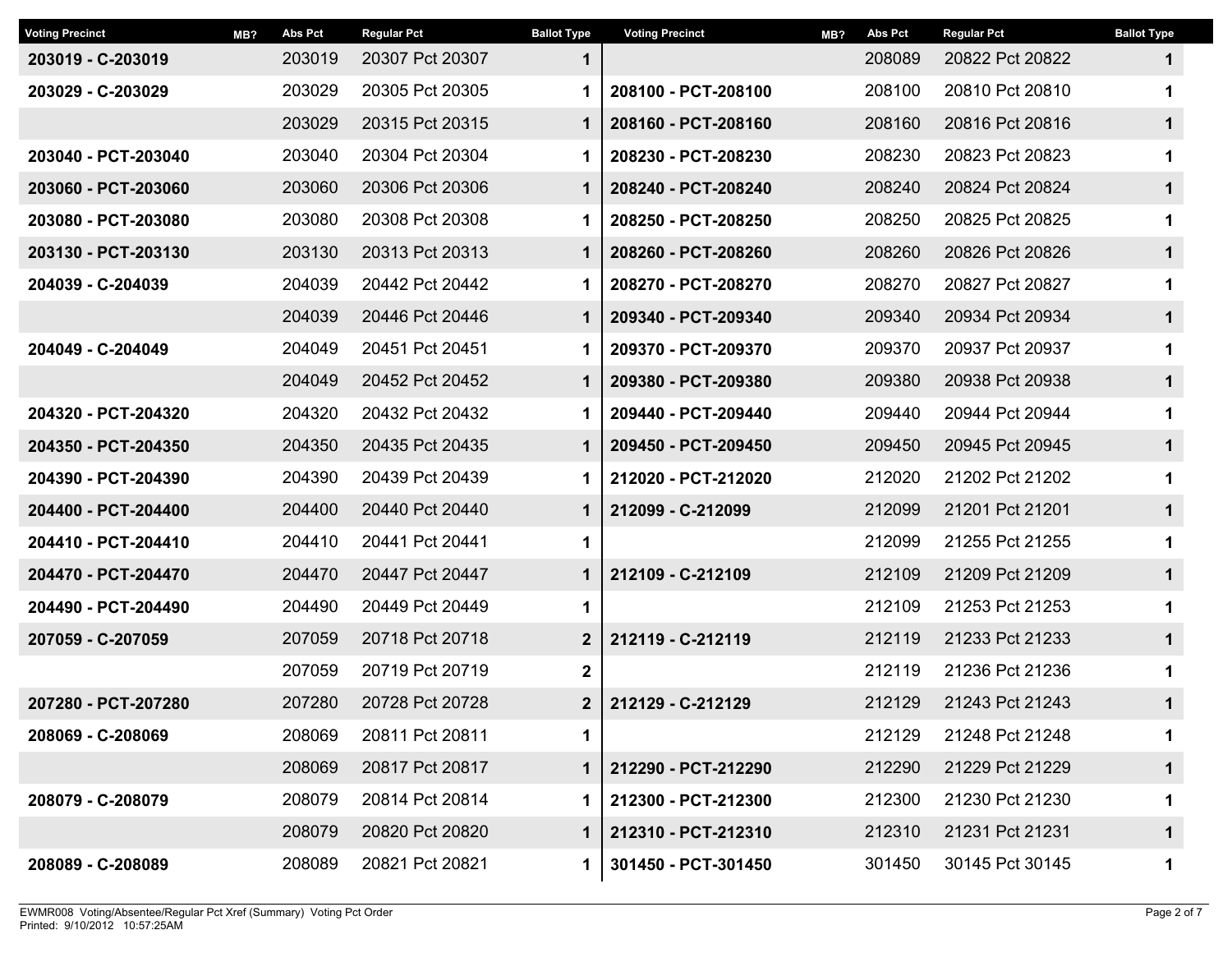| MB? | <b>Abs Pct</b> | <b>Regular Pct</b> | <b>Ballot Type</b> | <b>Voting Precinct</b> | MB? | <b>Abs Pct</b> | <b>Regular Pct</b> | <b>Ballot Type</b> |
|-----|----------------|--------------------|--------------------|------------------------|-----|----------------|--------------------|--------------------|
|     | 301530         | 30153 Pct 30153    | 1                  |                        |     | 311079         | 31148-D Pct 31148  | $\mathbf 1$        |
|     | 305010         | 30501 Pct 30501    | 3                  |                        |     | 311079         | 31149 Pct 31149    | 1                  |
|     | 305019         | 30506-B Pct 30506  | $3\phantom{a}$     | 311089 - C-311089      |     | 311089         | 31154 Pct 31154    | $\mathbf 1$        |
|     | 305019         | 30506-C Pct 30506  | 3                  |                        |     | 311089         | 31156 Pct 31156    | 1                  |
|     | 305019         | 30509 Pct 30509    | $3\phantom{a}$     | 311099 - C-311099      |     | 311099         | 31155 Pct 31155    | $\mathbf 1$        |
|     | 305020         | 30502 Pct 30502    | 3                  |                        |     |                | 31157 Pct 31157    | 1                  |
|     | 305029         | 30510 Pct 30510    | 3                  | 311440 - PCT-311440    |     | 311440         | 31144 Pct 31144    | $\mathbf 1$        |
|     | 305029         | 30521 Pct 30521    | 3                  | 311510 - PCT-311510    |     | 311510         | 31151 Pct 31151    | 1                  |
|     | 305030         | 30503 Pct 30503    | $3\phantom{a}$     | 311520 - PCT-311520    |     | 311520         | 31152 Pct 31152    | $\mathbf 1$        |
|     | 305039         | 30511 Pct 30511    | 3                  | 312109 - C-312109      |     | 312109         | 31212 Pct 31212    | 3                  |
|     | 305039         | 30513 Pct 30513    | $3\phantom{a}$     |                        |     | 312109         | 31219 Pct 31219    | $\mathbf{3}$       |
|     | 305040         | 30504 Pct 30504    | 3                  | 312119 - C-312119      |     | 312119         | 31214 Pct 31214    | 3                  |
|     | 305049         | 30515 Pct 30515    | $3\phantom{a}$     |                        |     | 312119         | 31224 Pct 31224    | $\mathbf{3}$       |
|     | 305049         | 30520 Pct 30520    | 3                  | 312129 - C-312129      |     | 312129         | 31216 Pct 31216    | 3                  |
|     | 305050         | 30505 Pct 30505    | $3\phantom{a}$     |                        |     | 312129         | 31225 Pct 31225    | $\mathbf{3}$       |
|     | 305070         | 30507 Pct 30507    | 3                  | 312139 - C-312139      |     | 312139         | 31222 Pct 31222    | 3                  |
|     | 305080         | 30508 Pct 30508    | $\mathbf{3}$       |                        |     | 312139         | 31226-D Pct 31226  | $\mathbf{3}$       |
|     | 310059         | 31030 Pct 31030    | 4                  | 312149 - C-312149      |     | 312149         | 31217 Pct 31217    | 3                  |
|     | 310059         | 31033 Pct 31033    | 4                  |                        |     | 312149         | 31223 Pct 31223    | $\mathbf{3}$       |
|     | 310069         | 31034 Pct 31034    | 4                  | 312159 - C-312159      |     | 312159         | 31227 Pct 31227    | 5                  |
|     | 310069         | 31038 Pct 31038    | 4                  |                        |     | 312159         | 31228 Pct 31228    | 5                  |
|     | 310310         | 31031 Pct 31031    | 4                  | 312169 - C-312169      |     | 312169         | 31229 Pct 31229    | 5                  |
|     | 310320         | 31032 Pct 31032    | 4                  |                        |     | 312169         | 31235 Pct 31235    | 5                  |
|     | 310360         | 31036 Pct 31036    | 4                  | 312179 - C-312179      |     | 312179         | 31239 Pct 31239    | 3                  |
|     | 310410         | 31041 Pct 31041    | 4                  |                        |     | 312179         | 31246-A Pct 31246  | $\mathbf{3}$       |
|     | 311079         | 31148-B Pct 31148  | 1                  |                        |     | 312179         | 31246-C Pct 31246  | 3                  |
|     |                |                    |                    |                        |     |                | 311099             |                    |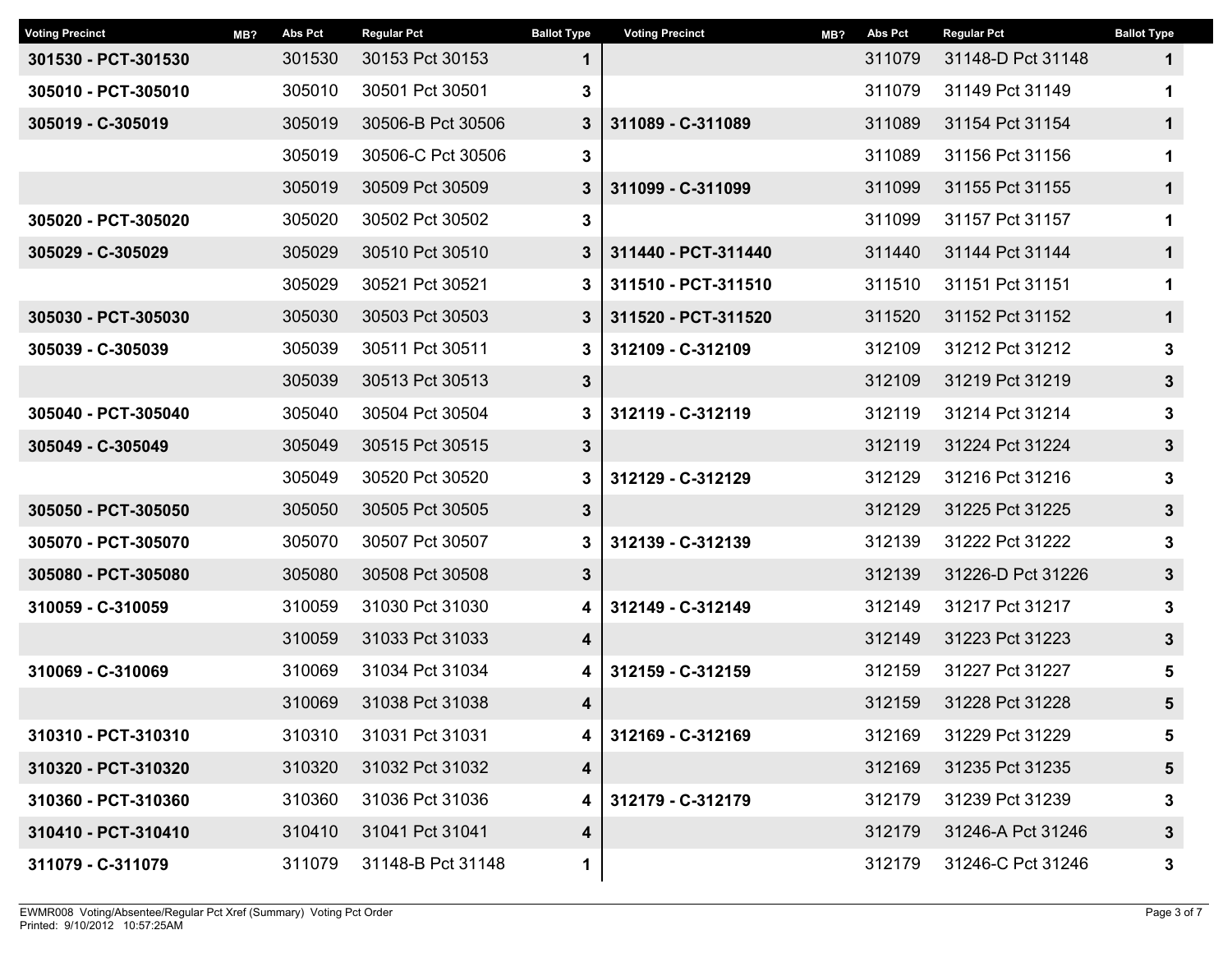| MB? | <b>Abs Pct</b> | <b>Regular Pct</b> | <b>Ballot Type</b> | <b>Voting Precinct</b> | MB?    | <b>Abs Pct</b> | <b>Regular Pct</b> | <b>Ballot Type</b> |
|-----|----------------|--------------------|--------------------|------------------------|--------|----------------|--------------------|--------------------|
|     | 312179         | 31246-D Pct 31246  | $3\phantom{a}$     |                        |        | 406059         | 40618 Pct 40618    | 6                  |
|     | 312179         | 31246-E Pct 31246  | 3                  | 406140 - PCT-406140    | 406140 |                | 40614 Pct 40614    | 6                  |
|     | 312179         | 31246-F Pct 31246  | $\mathbf{3}$       | 406170 - PCT-406170    |        | 406170         | 40617 Pct 40617    | $6\phantom{1}$     |
|     | 312180         | 31218 Pct 31218    | 3                  | 406190 - PCT-406190    |        | 406190         | 40619 Pct 40619    | $6\phantom{1}6$    |
|     | 312189         | 31240 Pct 31240    | $\mathbf{3}$       | 409059 - C-409059      |        | 409069         | 40946 Pct 40946    | $\mathbf 1$        |
|     | 312189         | 31243 Pct 31243    | 3                  |                        |        | 409069         | 40949 Pct 40949    | 1                  |
|     | 312199         | 31247 Pct 31247    | $\mathbf 1$        | 409500 - PCT-409500    |        | 409500         | 40950 Pct 40950    | $\mathbf 1$        |
|     | 312199         | 31251 Pct 31251    | 1                  | 412060 - PCT-412060    |        | 412060         | 41206 Pct 41206    | 1                  |
|     | 312199         | 31258 Pct 31258    | $\mathbf 1$        | 412069 - C-412069      |        | 412079         | 41201-B Pct 41201  | $\overline{7}$     |
|     | 312370         | 31237 Pct 31237    | 3                  |                        |        | 412079         | 41201-C Pct 41201  | $\overline{7}$     |
|     | 312420         | 31242 Pct 31242    | 3                  |                        |        | 412079         | 41201-D Pct 41201  | $\overline{7}$     |
|     | 402019         | 40222 Pct 40222    | 1                  |                        |        | 412079         | 41201-E Pct 41201  | $\overline{7}$     |
|     | 402019         | 40227 Pct 40227    | $\mathbf 1$        |                        |        | 412079         | 41201-F Pct 41201  | $\overline{7}$     |
|     | 402039         | 40235 Pct 40235    | 1                  |                        |        | 412079         | 41201-G Pct 41201  | $\overline{7}$     |
|     | 402039         | 40236 Pct 40236    | $\mathbf 1$        |                        |        | 412079         | 41201-H Pct 41201  | $\overline{7}$     |
|     | 402039         | 40237 Pct 40237    | 1                  |                        |        | 412079         | 41201-I Pct 41201  | $\overline{7}$     |
|     | 402230         | 40223 Pct 40223    | $\mathbf 1$        |                        |        | 412079         | 41201-J Pct 41201  | $\overline{7}$     |
|     | 402290         | 40229 Pct 40229    | 1                  |                        |        | 412079         | 41201-K Pct 41201  | $\overline{7}$     |
|     | 402310         | 40231 Pct 40231    | $\mathbf 1$        |                        |        | 412079         | 41201-L Pct 41201  | $\overline{7}$     |
|     | 402029         | 40234 Pct 40234    | $\mathbf 1$        | 412079 - C-412079      |        | 412089         | 41203 Pct 41203    | $\overline{7}$     |
|     | 402380         | 40238 Pct 40238    | $\mathbf 1$        |                        |        | 412089         | 41205-A Pct 41205  | $\overline{7}$     |
|     | 404250         | 40425 Pct 40425    | 1                  |                        |        | 412089         | 41205-C Pct 41205  | 7                  |
|     | 404330         | 40433 Pct 40433    | 1                  |                        |        | 412089         | 41205-D Pct 41205  | $\overline{7}$     |
|     | 406049         | 40610 Pct 40610    | 6                  |                        |        | 412089         | 41205-E Pct 41205  | 7                  |
|     | 406049         | 40612 Pct 40612    | 6                  | 412080 - PCT-412080    |        | 412080         | 41208 Pct 41208    | 6                  |
|     | 406059         | 40613 Pct 40613    | 6                  | 412089 - C-412089      |        | 412099         | 41204-B Pct 41204  | 1                  |
|     |                |                    |                    |                        |        |                |                    |                    |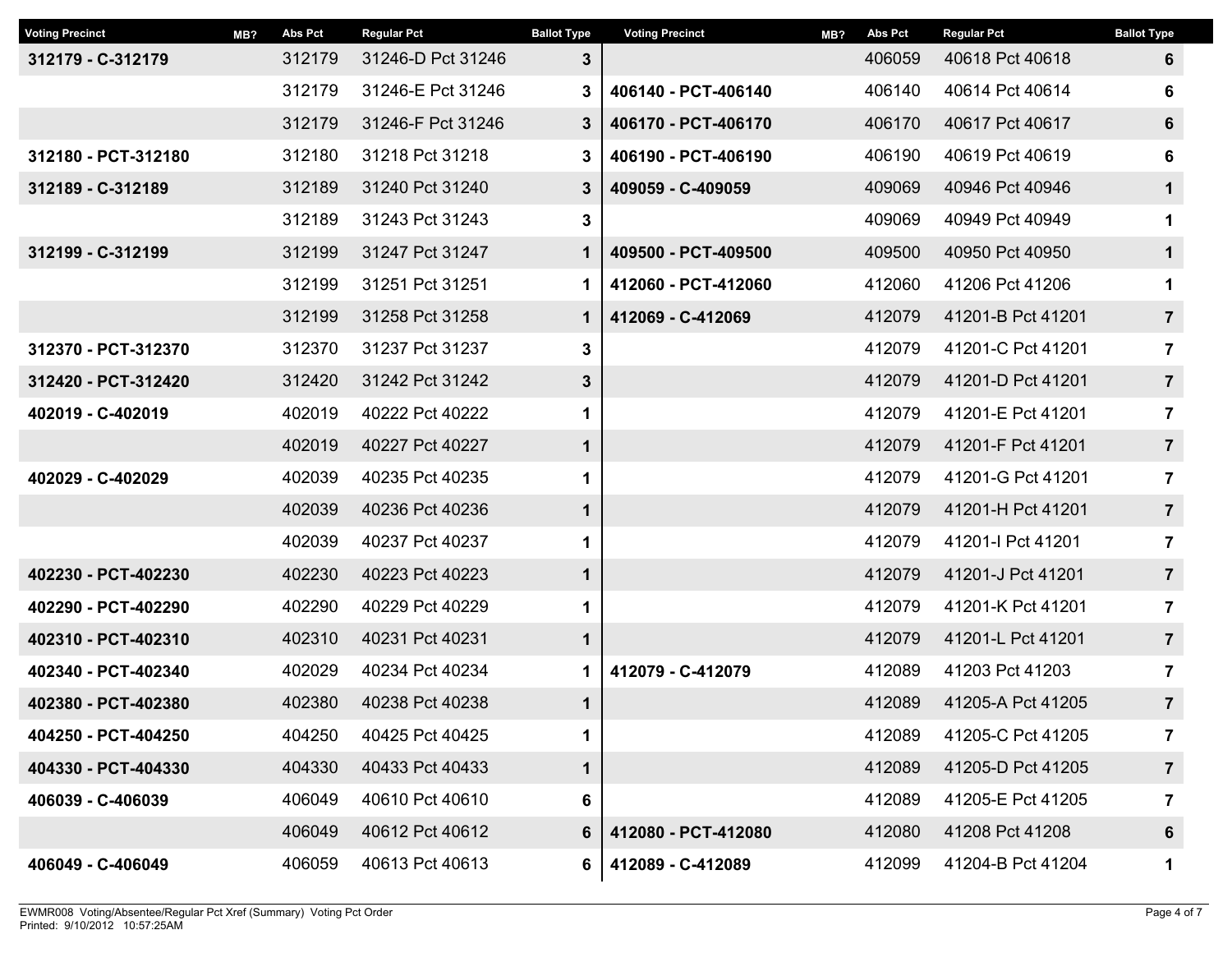| <b>Voting Precinct</b> | MB? | <b>Abs Pct</b> | <b>Regular Pct</b> | <b>Ballot Type</b> | <b>Voting Precinct</b> | MB? | <b>Abs Pct</b> | <b>Regular Pct</b> | <b>Ballot Type</b> |
|------------------------|-----|----------------|--------------------|--------------------|------------------------|-----|----------------|--------------------|--------------------|
| 412089 - C-412089      |     | 412099         | 41204-C Pct 41204  | $\mathbf 1$        | 506030 - PCT-506030    |     | 506030         | 50603 Pct 50603    | 6                  |
| 412099 - C-412099      |     | 412109         | 41207 Pct 41207    | 8                  | 506039 - C-506039      |     | 506039         | 50624 Pct 50624    | 6                  |
|                        |     | 412109         | 41252-A Pct 41252  | 8                  |                        |     | 506039         | 50625 Pct 50625    | $\boldsymbol{6}$   |
|                        |     | 412109         | 41252-B Pct 41252  | 8                  | 506040 - PCT-506040    |     | 506040         | 50604 Pct 50604    | $6\phantom{1}6$    |
|                        |     | 412109         | 41252-C Pct 41252  | 8                  | 506049 - C-506049      |     | 506049         | 50629 Pct 50629    | $\boldsymbol{6}$   |
|                        |     | 412109         | 41252-D Pct 41252  | 8                  |                        |     | 506049         | 50630 Pct 50630    | 6                  |
|                        |     | 412109         | 41252-E Pct 41252  | 8                  | 506050 - PCT-506050    |     | 506050         | 50605 Pct 50605    | 6                  |
| 412109 - C-412109      |     | 412119         | 41209-A Pct 41209  | 9                  | 506059 - C-506059      |     | 506059         | 50631 Pct 50631    | 6                  |
|                        |     | 412119         | 41209-C Pct 41209  | 9                  |                        |     | 506059         | 50633 Pct 50633    | 6                  |
|                        |     | 412119         | 41254-B Pct 41254  | 9                  | 506060 - PCT-506060    |     | 506060         | 50606 Pct 50606    | $\bf 6$            |
|                        |     | 412119         | 41254-C Pct 41254  | 9                  | 506069 - C-506069      |     | 506069         | 50635 Pct 50635    | $6\phantom{1}6$    |
| 412110 - PCT-412110    |     | 412110         | 41211 Pct 41211    | 1                  |                        |     | 506069         | 50638 Pct 50638    | $\bf 6$            |
| 412119 - C-412119      |     | 412129         | 41215 Pct 41215    | $\mathbf 1$        | 506070 - PCT-506070    |     | 506070         | 50607 Pct 50607    | $6\phantom{1}6$    |
|                        |     | 412129         | 41216 Pct 41216    | 1                  | 506079 - C-506079      |     | 506079         | 50636 Pct 50636    | 6                  |
| 412129 - C-412129      |     | 412139         | 41220-A Pct 41220  | $3\phantom{a}$     |                        |     | 506079         | 50637 Pct 50637    | $6\phantom{1}6$    |
|                        |     | 412139         | 41220-B Pct 41220  | 3                  | 506100 - PCT-506100    |     | 506100         | 50610 Pct 50610    | $6\phantom{1}6$    |
| 412139 - C-412139      |     | 412149         | 41226 Pct 41226    | $3\phantom{a}$     | 506110 - PCT-506110    |     | 506110         | 50611 Pct 50611    | 6                  |
|                        |     | 412149         | 41228 Pct 41228    | 3                  | 506120 - PCT-506120    |     | 506120         | 50612 Pct 50612    | 6                  |
| 412240 - PCT-412240    |     | 412240         | 41224 Pct 41224    | $3\phantom{a}$     | 506130 - PCT-506130    |     | 506130         | 50613 Pct 50613    | 6                  |
| 412300 - PCT-412300    |     | 412300         | 41230 Pct 41230    | 3                  | 506140 - PCT-506140    |     | 506140         | 50614 Pct 50614    | $6\phantom{1}6$    |
| 412510 - PCT-412510    |     | 412510         | 41251 Pct 41251    | $\overline{7}$     | 506150 - PCT-506150    |     | 506150         | 50615 Pct 50615    | $6\phantom{1}$     |
| 506010 - PCT-506010    |     | 506010         | 50601 Pct 50601    | 6                  | 506160 - PCT-506160    |     | 506160         | 50616 Pct 50616    | 6                  |
| 506019 - C-506019      |     | 506019         | 50602 Pct 50602    | 6                  | 506170 - PCT-506170    |     | 506170         | 50617 Pct 50617    | 6                  |
|                        |     | 506019         | 50608 Pct 50608    | 6                  | 506190 - PCT-506190    |     | 506190         | 50619 Pct 50619    | 6                  |
| 506029 - C-506029      |     | 506029         | 50620 Pct 50620    | 6                  | 506270 - PCT-506270    |     | 506270         | 50627 Pct 50627    | 6                  |
|                        |     | 506029         | 50626 Pct 50626    | 6                  | 506280 - PCT-506280    |     | 506280         | 50628 Pct 50628    | 6                  |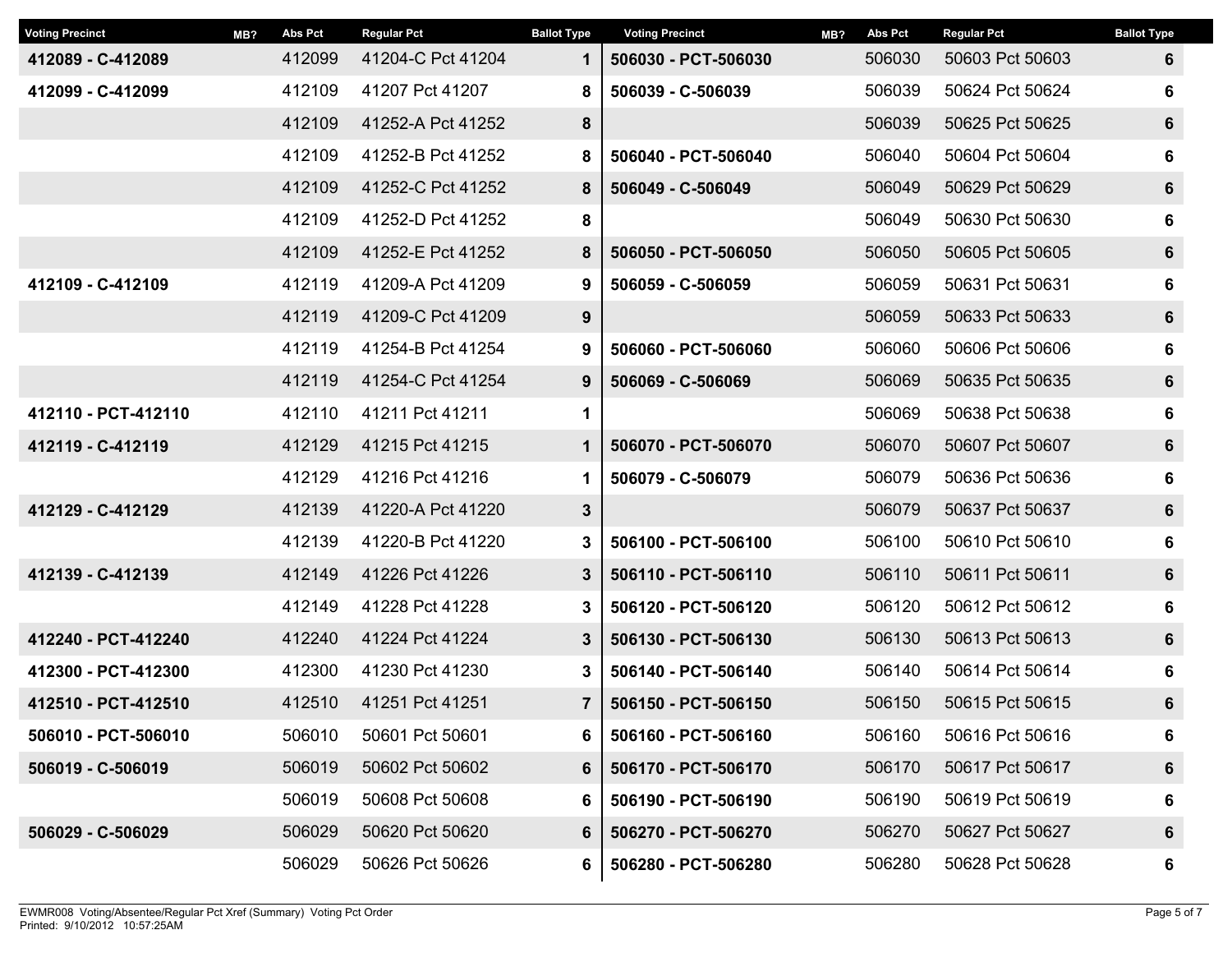| <b>Voting Precinct</b> | MB? | <b>Abs Pct</b> | <b>Regular Pct</b> | <b>Ballot Type</b> | <b>Voting Precinct</b> | MB?        | <b>Abs Pct</b> | <b>Regular Pct</b> | <b>Ballot Type</b> |
|------------------------|-----|----------------|--------------------|--------------------|------------------------|------------|----------------|--------------------|--------------------|
| 506390 - PCT-506390    |     | 506390         | 50639 Pct 50639    | 6                  |                        | <b>Yes</b> | 641202         | 41204-E Pct 41204  | $\mathbf 1$        |
| 506400 - PCT-506400    |     | 506400         | 50640 Pct 50640    | 6                  |                        | Yes        | 641202         | 41204-F Pct 41204  | 1                  |
| 506410 - PCT-506410    |     | 506410         | 50641 Pct 50641    | 6                  |                        | <b>Yes</b> | 641202         | 41204-G Pct 41204  | $\mathbf 1$        |
| 512089 - C-512089      |     | 512089         | 51209 Pct 51209    | 6                  |                        | Yes        | 641202         | 41204-H Pct 41204  | 1                  |
|                        |     | 512089         | 51218 Pct 51218    | 6                  |                        | Yes        | 641202         | 41204-I Pct 41204  | $\mathbf 1$        |
| 512099 - C-512099      |     | 512099         | 51222 Pct 51222    | 6                  |                        | Yes        | 641202         | 41205-B Pct 41205  | 1                  |
|                        |     | 512099         | 51232 Pct 51232    | 6                  |                        | Yes        | 641202         | 41220-C Pct 41220  | $\mathbf 1$        |
| 512210 - PCT-512210    |     | 512210         | 51221 Pct 51221    | 6                  |                        | Yes        | 641202         | 41232 Pct 41232    | 1                  |
| 512230 - PCT-512230    |     | 512230         | 51223 Pct 51223    | 6                  | 641203 - M-641203      | Yes        | 641203         | 41202 Pct 41202    | $\overline{7}$     |
| 512340 - PCT-512340    |     | 512340         | 51234 Pct 51234    | 6                  | 641204 - M-641204      | Yes        | 641204         | 41204-A Pct 41204  | 6                  |
| 611201 - M-611201      | Yes | 611201         | 11212 Pct 11212    | $\mathbf 1$        |                        |            | Yes 641204     | 41204-D Pct 41204  | $6\phantom{a}$     |
|                        | Yes | 611201         | 11226 Pct 11226    | 1                  |                        | Yes        | 641204         | 41204-J Pct 41204  | 6                  |
| 621201 - M-621201      | Yes | 621201         | 21212 Pct 21212    | $\mathbf 1$        |                        | Yes        | 641204         | 41210 Pct 41210    | $6\phantom{a}$     |
| 621202 - M-621202      | Yes | 621202         | 21250 Pct 21250    | $\mathbf 1$        | 641205 - M-641205      | Yes        | 641205         | 41209-B Pct 41209  | 10                 |
| 621203 - M-621203      | Yes | 621203         | 21254 Pct 21254    | $\mathbf 1$        | 641206 - M-641206      | Yes        | 641206         | 41252-F Pct 41252  | 11                 |
| 630501 - M-630501      | Yes | 630501         | 30506-A Pct 30506  | 1                  | 641207 - M-641207      | Yes        | 641207         | 41253 Pct 41253    | 3                  |
| 631102 - M-631102      | Yes | 631102         | 31148-A Pct 31148  | $3\phantom{.0}$    | 641208 - M-641208      | Yes        | 641208         | 41239 Pct 41239    | $\mathbf 1$        |
|                        | Yes | 631102         | 31148-C Pct 31148  | 3                  |                        | Yes        | 641208         | 41254-A Pct 41254  | 1                  |
| 631203 - M-631203      | Yes | 631203         | 31226-A Pct 31226  | 5                  |                        |            |                |                    |                    |
|                        | Yes | 631203         | 31226-B Pct 31226  | 5                  |                        |            |                |                    |                    |
|                        | Yes | 631203         | 31226-C Pct 31226  | 5                  |                        |            |                |                    |                    |
|                        | Yes | 631203         | 31226-E Pct 31226  | 5                  |                        |            |                |                    |                    |
|                        | Yes | 631203         | 31226-F Pct 31226  | 5                  |                        |            |                |                    |                    |
| 631204 - M-631204      | Yes | 631204         | 31246-B Pct 31246  | 1                  |                        |            |                |                    |                    |
| 640401 - M-640401      | Yes | 640401         | 40421 Pct 40421    | $\mathbf 1$        |                        |            |                |                    |                    |
| 641202 - M-641202      | Yes | 641202         | 41201-A Pct 41201  | 1                  |                        |            |                |                    |                    |